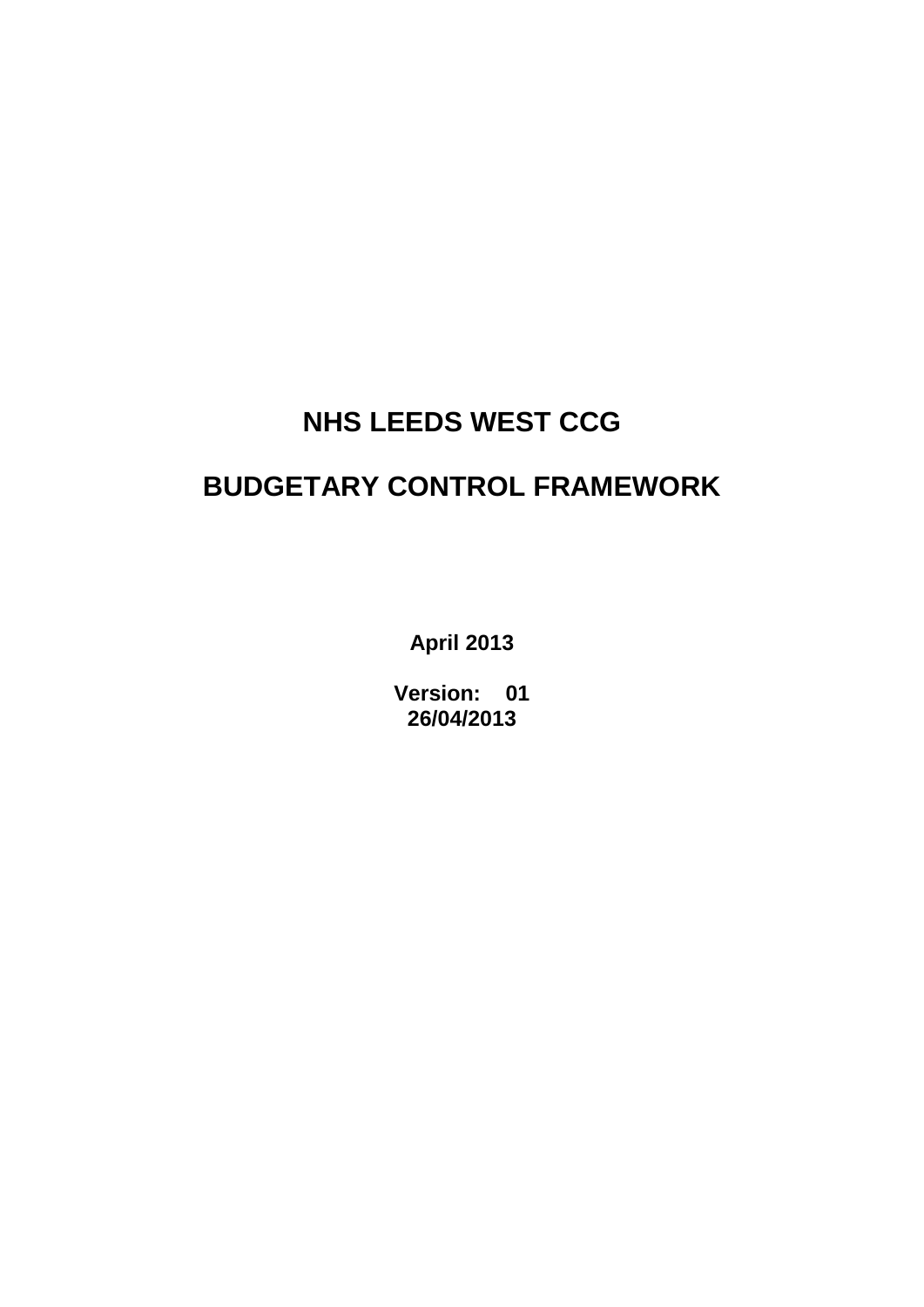## **BUDGETARY CONTROL FRAMEWORK**

| 1<br><b>Introduction &amp; Background</b><br>$\mathbf 2$<br><b>Roles and Responsibilities</b><br>2.1<br><b>Financial Duties</b><br>2.2<br>Delegation of budget responsibility<br>2.3<br>Budget - definition<br><b>Budget Holders</b><br>2.4<br>2.5<br><b>Budget Holder Role &amp; Responsibility</b><br><b>Finance Officer Responsibility</b><br>2.6<br>3<br><b>Budget Setting</b><br>3.1<br><b>Budget Setting Process</b><br>3.2<br>Recurrent and Non-recurrent Funding/expenditure<br>3.3<br><b>Cost Improvement Plans</b><br><b>Developments/Business Cases</b><br>3.4<br>3.5<br><b>Reserves</b><br>3.6<br>Carry forwards from previous years<br>External funding, allocations & pilots<br>3.7<br>4<br><b>Budgetary Management</b><br>4.1<br><b>Reporting Procedures</b><br>4.2<br><b>Investigation of Variances</b><br>4.3<br>Underspends<br>Overspends<br>4.4<br>4.5<br>Virement between Budgets<br>4.6<br><b>Virement Limit</b><br><b>Establishment Control</b><br>4.7<br>4.8<br>Agency staff budgets<br><b>Better Payment Practice Code</b><br>4.9<br>4.10<br>Cash management<br>4.11<br>Training<br><b>Capital</b><br>5<br><b>Business Cases</b><br>6<br><b>Counter Fraud</b><br>7 | <b>Contents</b> |  |  | Page                                                           |
|--------------------------------------------------------------------------------------------------------------------------------------------------------------------------------------------------------------------------------------------------------------------------------------------------------------------------------------------------------------------------------------------------------------------------------------------------------------------------------------------------------------------------------------------------------------------------------------------------------------------------------------------------------------------------------------------------------------------------------------------------------------------------------------------------------------------------------------------------------------------------------------------------------------------------------------------------------------------------------------------------------------------------------------------------------------------------------------------------------------------------------------------------------------------------------------------|-----------------|--|--|----------------------------------------------------------------|
|                                                                                                                                                                                                                                                                                                                                                                                                                                                                                                                                                                                                                                                                                                                                                                                                                                                                                                                                                                                                                                                                                                                                                                                            |                 |  |  | $\overline{2}$                                                 |
|                                                                                                                                                                                                                                                                                                                                                                                                                                                                                                                                                                                                                                                                                                                                                                                                                                                                                                                                                                                                                                                                                                                                                                                            |                 |  |  | 3                                                              |
|                                                                                                                                                                                                                                                                                                                                                                                                                                                                                                                                                                                                                                                                                                                                                                                                                                                                                                                                                                                                                                                                                                                                                                                            |                 |  |  | 3<br>4<br>4<br>4<br>4<br>6                                     |
|                                                                                                                                                                                                                                                                                                                                                                                                                                                                                                                                                                                                                                                                                                                                                                                                                                                                                                                                                                                                                                                                                                                                                                                            |                 |  |  | 6                                                              |
|                                                                                                                                                                                                                                                                                                                                                                                                                                                                                                                                                                                                                                                                                                                                                                                                                                                                                                                                                                                                                                                                                                                                                                                            |                 |  |  | 6<br>7<br>7<br>8<br>8<br>$\boldsymbol{9}$<br>9                 |
|                                                                                                                                                                                                                                                                                                                                                                                                                                                                                                                                                                                                                                                                                                                                                                                                                                                                                                                                                                                                                                                                                                                                                                                            |                 |  |  | 10                                                             |
|                                                                                                                                                                                                                                                                                                                                                                                                                                                                                                                                                                                                                                                                                                                                                                                                                                                                                                                                                                                                                                                                                                                                                                                            |                 |  |  | 10<br>11<br>11<br>12<br>13<br>13<br>14<br>14<br>14<br>15<br>15 |
|                                                                                                                                                                                                                                                                                                                                                                                                                                                                                                                                                                                                                                                                                                                                                                                                                                                                                                                                                                                                                                                                                                                                                                                            |                 |  |  | 15                                                             |
|                                                                                                                                                                                                                                                                                                                                                                                                                                                                                                                                                                                                                                                                                                                                                                                                                                                                                                                                                                                                                                                                                                                                                                                            |                 |  |  | 16                                                             |
|                                                                                                                                                                                                                                                                                                                                                                                                                                                                                                                                                                                                                                                                                                                                                                                                                                                                                                                                                                                                                                                                                                                                                                                            |                 |  |  | 17                                                             |

**\_\_\_\_\_\_\_\_\_\_\_\_\_\_\_\_\_\_\_\_\_\_\_\_\_\_\_\_\_\_\_\_\_\_\_\_\_\_\_\_\_\_\_\_\_\_\_\_\_\_\_\_\_\_\_\_\_\_\_\_\_\_\_\_\_\_**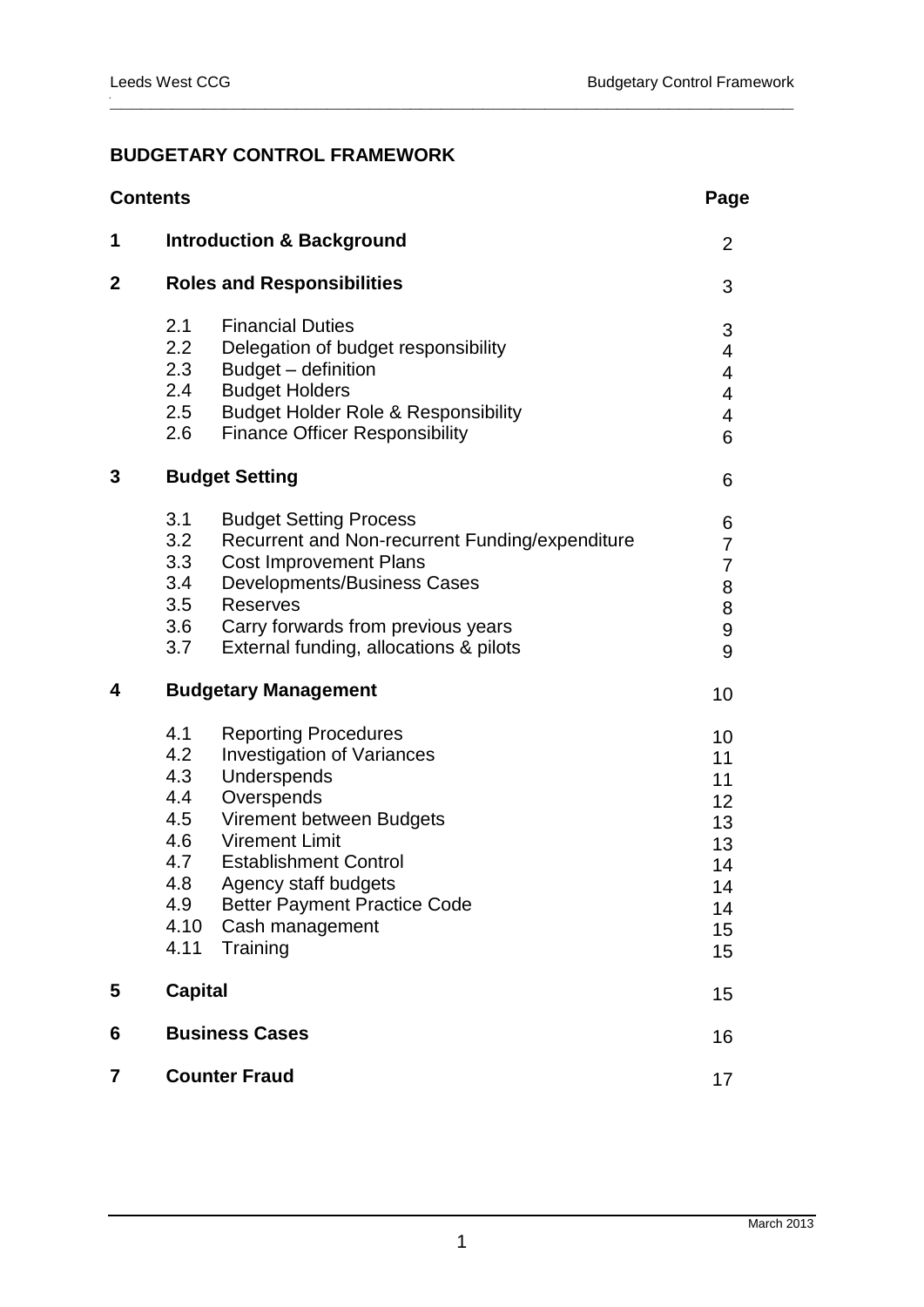## **BUDGETARY CONTROL FRAMEWORK**

#### **1 INTRODUCTION & BACKGROUND**

In the current economic climate it is even more important than ever to ensure that there are robust budgetary control procedures in place to make best use of the available resources.

**\_\_\_\_\_\_\_\_\_\_\_\_\_\_\_\_\_\_\_\_\_\_\_\_\_\_\_\_\_\_\_\_\_\_\_\_\_\_\_\_\_\_\_\_\_\_\_\_\_\_\_\_\_\_\_\_\_\_\_\_\_\_\_\_\_\_**

The Prime Financial Policies (previously called Standing Financial Instructions) detail the financial responsibilities, policies and procedures to be adopted by the CCG. Together with the Standing Orders, Scheme of Reservation & Delegation, financial procedure notes and other locally generated policies, they cover all aspects of financial management and control.

Budget holders are required to review procedures for financial management to ensure that they meet the standards laid down and must comply with the directions & guidance in this document. Financial performance is a key objective for senior managers within the CCG and, as such, failure to comply with budgetary control procedures may be treated as a breach of conduct.

The budgetary control framework is a key element of the CCG's internal control environment. It is designed to assist budget holders and managers in the discharge of their responsibilities. It describes the ground-rules within which budgets are to be operated in the financial year, it clarifies roles and responsibilities in respect of budgetary control and it ensures that the budgetary processes of the CCG form part of the overall assurance framework.

The aims of the framework are:

- To develop management understanding and capacity in relation to financial matters. This should be to enable managers to get the best possible value from the budgets at their disposal.
- To provide the CCG with the necessary controls to ensure that expenditure is incurred in accordance with the CCG's approved budget.

A number of underlying key themes will be maintained in the framework:

- Budgets will be set within the CCG's expected resource.
- Budgets will be set so that they are achievable and realistic with all budget setting methodologies and assumptions being made clear.
- Expenditure will not be permitted to exceed budgets without the approval of the CCG Chief Finance Officer.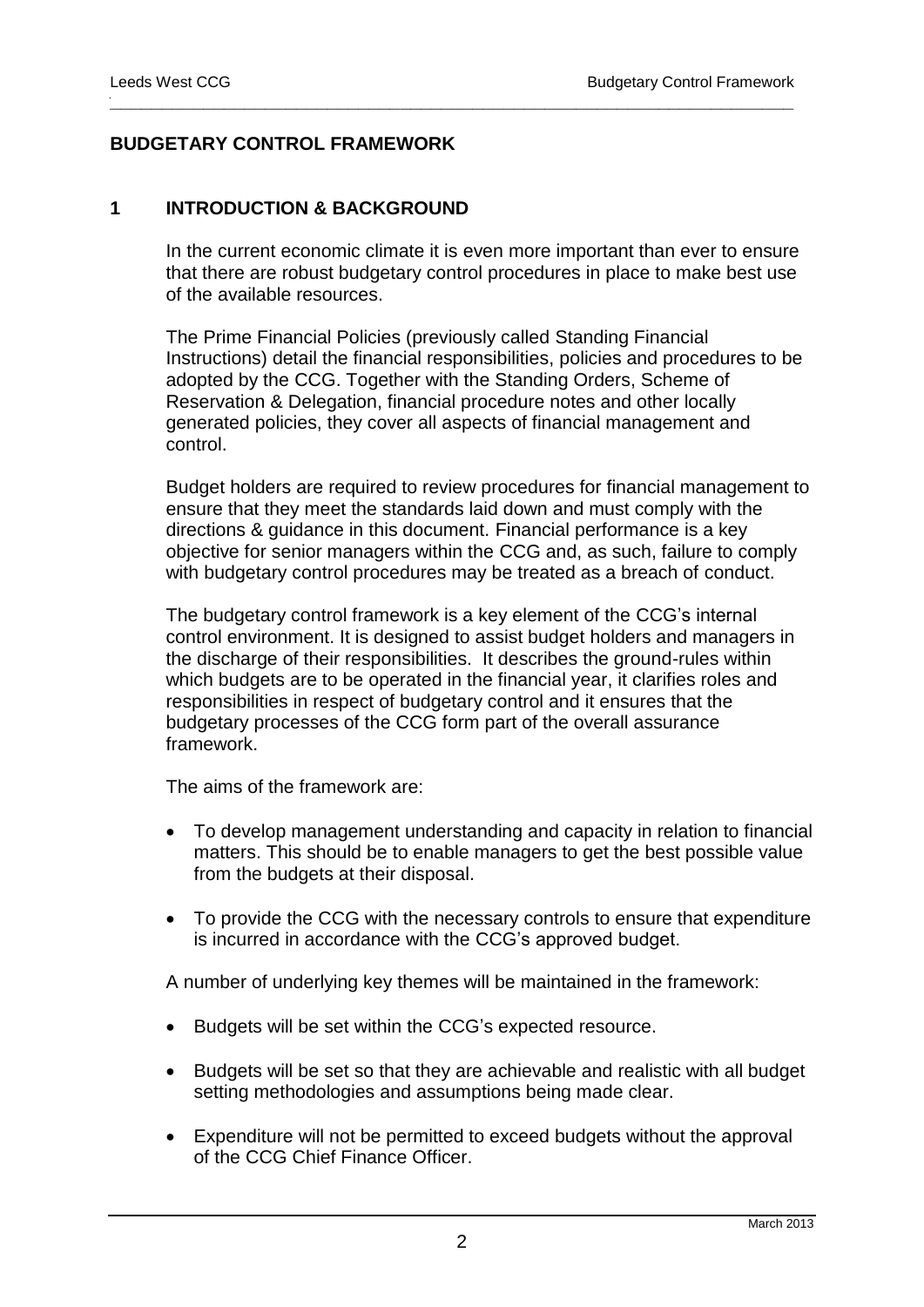There will be no automatic right to receive a budget at the same level as previous years. Budget holders will need to demonstrate how resources within their control are being spent and identify the resultant value for money benefits derived therefrom. Budgets will also reflect the CCG's policy on management and operational cost reduction schemes and targets.

**\_\_\_\_\_\_\_\_\_\_\_\_\_\_\_\_\_\_\_\_\_\_\_\_\_\_\_\_\_\_\_\_\_\_\_\_\_\_\_\_\_\_\_\_\_\_\_\_\_\_\_\_\_\_\_\_\_\_\_\_\_\_\_\_\_\_**

- Actual staff posts will not be permitted to exceed funded establishments.
- Budget reports will be issued on a regular basis for appropriate review and action.
- Where practicable, expenditure and income budgets will be linked but identified separately in order that trends and performance can be monitored.
- Clear ownership / accountability of budgets by budget holder / managers will be required and evidenced through formal sign-off of budgets.
- Any proposal requiring additional funds must have appropriate finance input and sign-off, including identification of the source of funding, prior to submission to the Governing body or delegated committee for approval.

#### **2 ROLES & RESPONSIBLITIES**

#### **2.1 CCG Financial Duties**

The CCG is required to meet a number of key statutory and administrative financial duties:-

- Resource limits a statutory duty to keep expenditure with specified resource limits. The CCG has resource limits for both revenue (RRL) and capital (CRL), which must be met individually;
- Cash limits  $(CL)$  a statutory duty not to exceed its cash limit, i.e. do not spend more than the specified cash limit. The CCG has a combined cash limit for both revenue and capital;
- Financial balance CCGs are expected to achieve operational financial balance each year, defined as not exceeding their resource limit excluding any unplanned brokerage received.
- Better Payments Practice Code CCGs are required to aim to pay all valid invoices within 30 days of receipt unless other payment terms have been agreed. To meet compliance at least 95% of invoices must be paid within the target.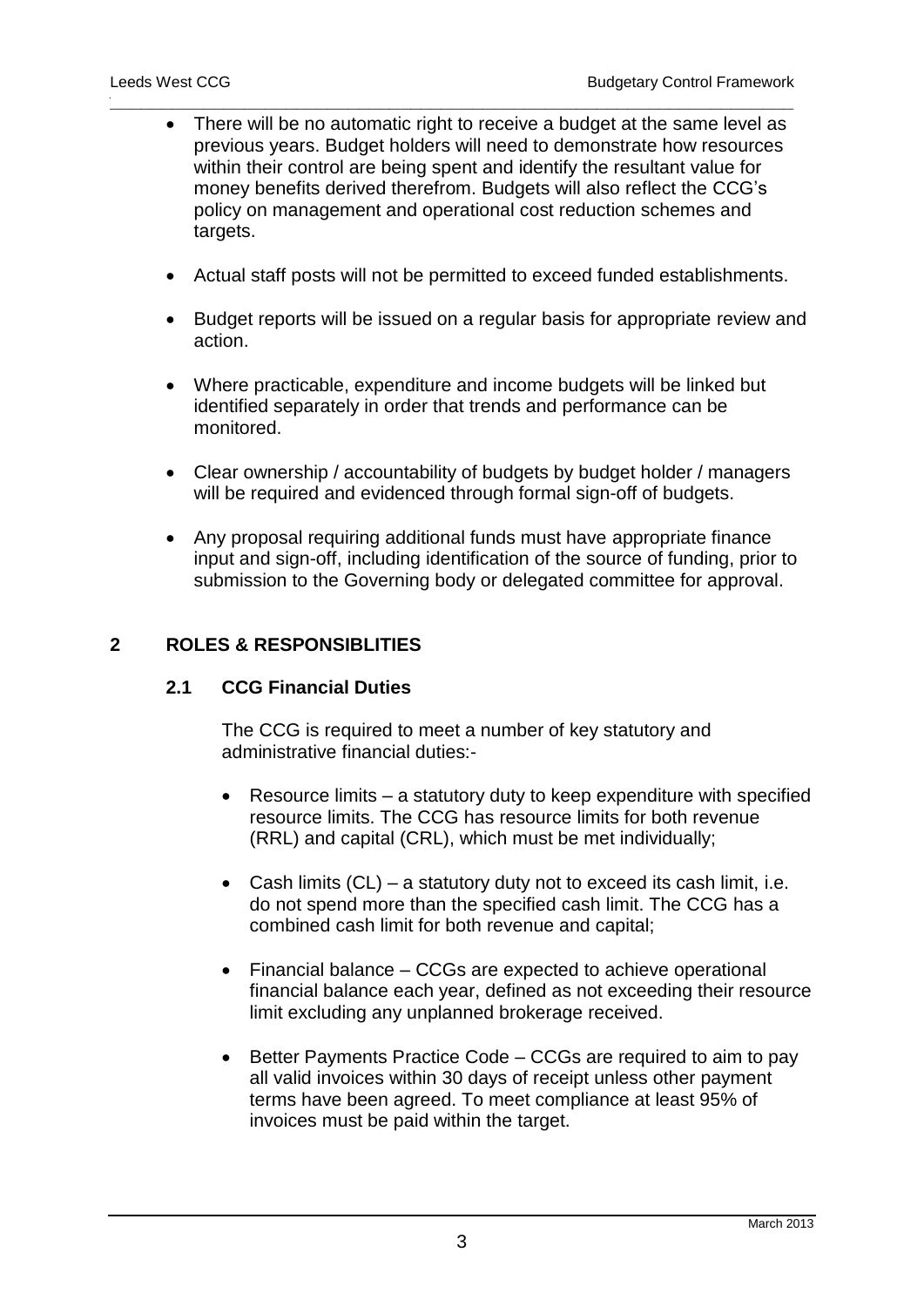LAT control total – CCGs are required to keep revenue expenditure within an agreed range set by the Local Area Team of NHS England

**\_\_\_\_\_\_\_\_\_\_\_\_\_\_\_\_\_\_\_\_\_\_\_\_\_\_\_\_\_\_\_\_\_\_\_\_\_\_\_\_\_\_\_\_\_\_\_\_\_\_\_\_\_\_\_\_\_\_\_\_\_\_\_\_\_\_**

## **2.2 Delegation of Budget Responsibility**

The Accountable Officer will delegate responsibility for the management of budgets to individuals in line with the scheme of delegation to permit such managers to perform their duties. Any delegation of budgets by the Accountable Officer will be specified in a financial scheme of delegation, which will provide a clear definition of responsibility for the control of expenditure, the exercise of virements and the limits on the authorisation of expenditure.

#### **2.3 Budget – Definition.**

A budget is a specific sum of money allocated to carry out a specific plan for a specific period. It expresses plans and intentions in resource and financial terms having regard for the quantity and quality of services to be given.

#### **2.4 Budget Holders**

Budgets will be held by the individuals who are responsible for running services or delivering specific objectives. Such responsibility will be mirrored by accountability, through a budget, for the use of resources in discharging those responsibilities.

It is recognised that an awareness of financial control should be embedded within the culture of the organisation. As such budget holders are responsible for ensuring that they, and staff within their team, are conversant with current finance issues and understand the financial implications of their decisions and actions.

Whilst recognising these working relationships, budgetary responsibility is vested in one individual for accountability purposes.

## **2.5 Budget Holder Role & Responsibility**

A nominated Finance Officer will be allocated to each budget to help the budget holder manage their financial resources.

All budget holders have a number of responsibilities. These include:-

- Set realistic budgets in conjunction with the Finance Officer within the sum allocated.
- Deliver the service/objective within the financial and manpower limits set within the budget.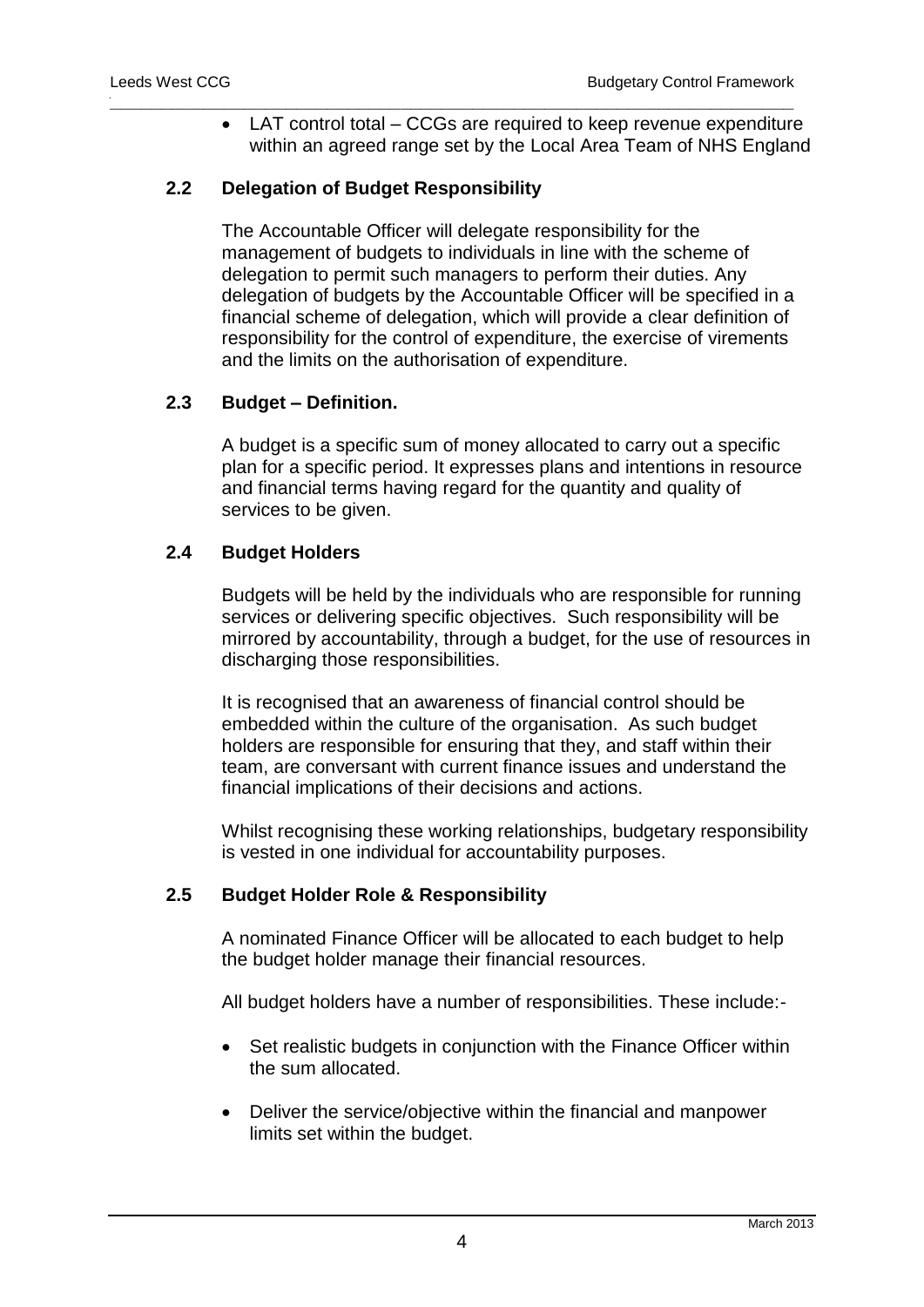- Spend funds only as required and to manage funds / manpower such that the best possible value for money is obtained at all times from the public purse.
- Work within the establishment control process to ensure that all posts are properly funded and approved.
- Timely approval and accurate coding of financial documents, eg invoices.
- Monitor budgets on a regular basis, at least monthly.

**\_\_\_\_\_\_\_\_\_\_\_\_\_\_\_\_\_\_\_\_\_\_\_\_\_\_\_\_\_\_\_\_\_\_\_\_\_\_\_\_\_\_\_\_\_\_\_\_\_\_\_\_\_\_\_\_\_\_\_\_\_\_\_\_\_\_**

- Work closely with Finance Officers, keeping them informed of any forthcoming financial issues, identifying risks that will affect the financial position and agreeing the likely year end forecast outturn position.
- Inform the Finance Officer of the underlying reasons for any budget variances, taking into account any virement options.
- When areas of overspend have been highlighted, develop an action plan to demonstrate how the circumstances are to be corrected, keeping the Finance Officer informed of reasons for the variance and the action being taken to correct the position.
- Comply with the Financial Directions for NHS CCGs in England and the CCG's Standing Orders, Prime Financial Policies, Detailed Financial Policies and Tendering & Contracting procedures at all times.
- Budgets must be maintained in accordance with the CCG's overall plans and policies and must be used only for the purpose for which they are provided except where otherwise approved by the Governing body.
- Budget holders are responsible for the production of business cases to the level and standard outlined in section 6 of this document in response to any requests from the Executive Team. These could be required in support of bids for additional funding or in order to justify expenditure which is already budgeted for within existing budgets.

The management of a budget may be delegated to a named budget manager by the budget holder. Whilst the budget manager must comply with all the above requirements, the budget holder remains accountable for the performance of the budget(s) under their control.

A comprehensive list of budget holders and budget managers will be maintained by the Finance Team. Executive Officers are responsible for ensuring that any change within the budget authorisation hierarchy is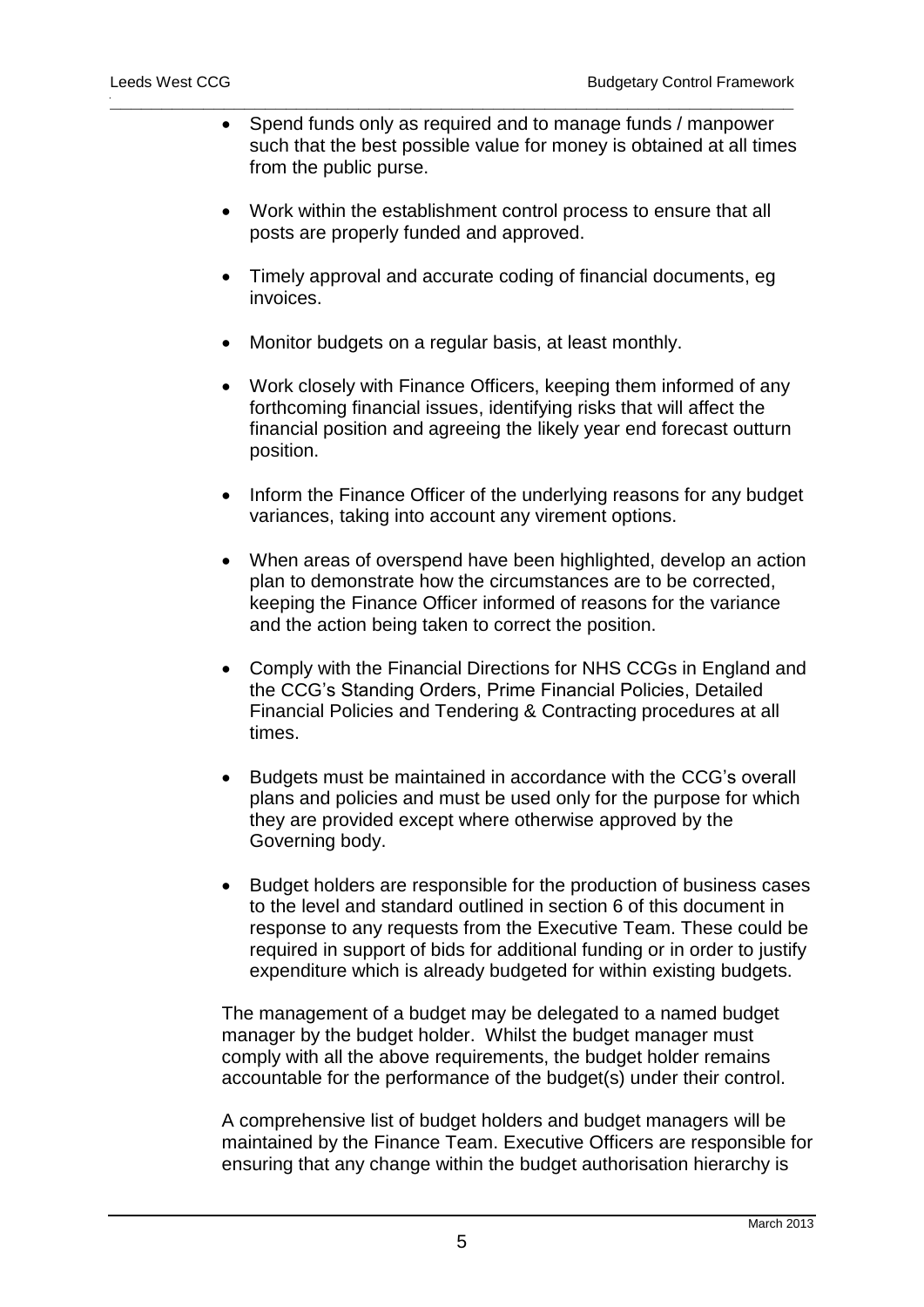properly notified in writing to their nominated Finance Officer at the earliest opportunity.

## **2.6 Finance Officer Responsibility**

Each budget holder will be allocated a Finance Officer whose responsibility it will be to:-

**\_\_\_\_\_\_\_\_\_\_\_\_\_\_\_\_\_\_\_\_\_\_\_\_\_\_\_\_\_\_\_\_\_\_\_\_\_\_\_\_\_\_\_\_\_\_\_\_\_\_\_\_\_\_\_\_\_\_\_\_\_\_\_\_\_\_**

- Provide accurate, timely and relevant information to help budget holders manage their budgets;
- Make contact with budget holders on a regular basis to discuss any budgetary issues and forecasts;
- Work closely with budget holders to understand the nature and patterns of expenditure and agree the likely forecast outturn position at the year end (i.e. the extent to which expenditure is likely to deviate from budget).
- Provide advice and assistance to budget holders in the management of their budgets. Notwithstanding this, budget holders are ultimately responsible for the consequences of their decisions.
- Provide advice and assist the budget holder complete business case documentation for new developments or reviews of existing services.
- Maintain a financial risk register, ensuring this is owned and updated by the budget holder.
- Maintain records to ensure that budgets accurately reflect the approved establishment levels.

#### **3 BUDGET SETTING**

#### **3.1 Budget Setting Process**

The financial plans and resultant annual budgets are based on the CCG's anticipated resources, risks, efficiency targets and developments known at the time of setting the budget. Budgets will originate from discussions between budget holders and finance managers, informed by ongoing discussion throughout the year. Finance Officers will ensure that they have access to the latest strategic planning assumptions applied by the CCG's Senior Management Team.

For planning purposes recurrent budgets will be 'rolled over' to form the baseline for the following year. However there will be no automatic right to receive this rolled forward budget in full. Budget holders will need to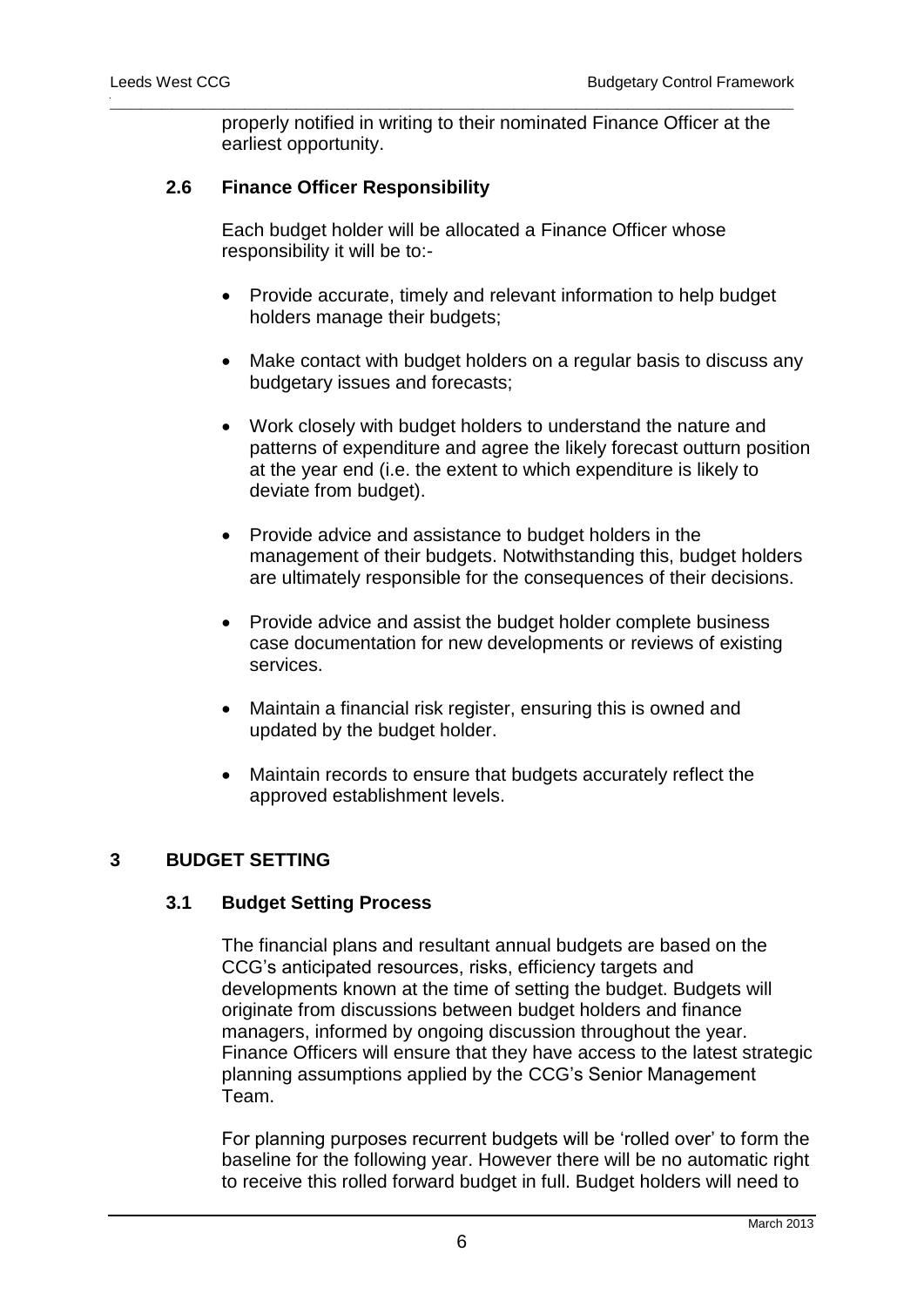demonstrate how resources within their control are being spent and identify the resultant value for money benefits. They may be called upon to justify specific spending schemes via the business case process before elements of their full budget is released to them.

**\_\_\_\_\_\_\_\_\_\_\_\_\_\_\_\_\_\_\_\_\_\_\_\_\_\_\_\_\_\_\_\_\_\_\_\_\_\_\_\_\_\_\_\_\_\_\_\_\_\_\_\_\_\_\_\_\_\_\_\_\_\_\_\_\_\_**

The business planning cycle will ensure that all identified developments and cost pressures are assessed, prioritised and approved by the CCG with reference to local and national targets. Throughout the year, it will also serve as a tool for evaluating and potentially disinvesting in services which are already in place.

Inflation adjustments will be applied in line with agreed financial planning assumptions.

Budgets are subject to Cost Improvement or Efficiency targets set both nationally and locally by the CCG. Budget holders are required to develop realistic and achievable schemes in order to meet these targets.

All budgets must be agreed and "signed-off" by the appropriate budget holder.

Budgets must be approved by Governing body prior to the start of the financial year and in advance of any new financial commitments being made.

#### **3.2 Recurrent and Non-recurrent Funding/Expenditure**

Recurrent (on-going) and non-recurrent (current year only/time limited) budgets will be separately identified and agreed with budget holders and managers.

Under no circumstances should recurrent expenditure be committed against non-recurrent funding unless by prior written agreement of the CCG Chief Finance Officer.

Non-recurrent funding may only be used to meet non-recurrent expenditure and will be withdrawn at the commencement of the next financial year unless by prior written agreement of the CCG Chief Finance Officer.

Where external funding streams are identified as being non-recurrent, a written agreement which confirms funding arrangements must be signed by the external stakeholder/agency prior to any financial commitment being made by the CCG (eg. advertising posts).

#### **3.3 Cost Improvement Plans**

Cost efficiency measures will be agreed with budget holders prior to the start of each financial year and deducted from base budgets. Each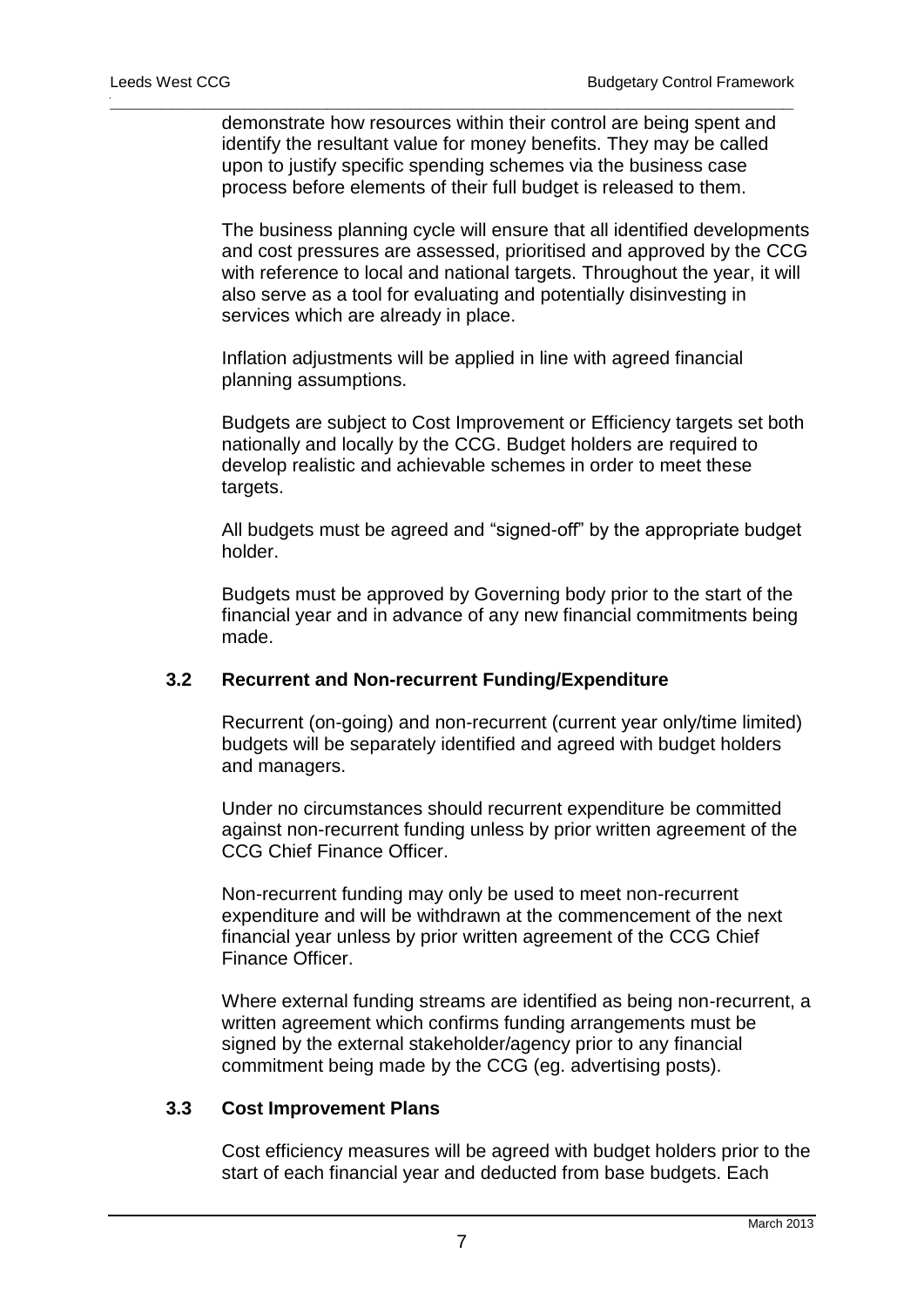measure will be monitored and reviewed on a monthly basis against the planned savings. Where actual performance is below that planned, a revised action plan must be agreed to deliver the agreed savings.

**\_\_\_\_\_\_\_\_\_\_\_\_\_\_\_\_\_\_\_\_\_\_\_\_\_\_\_\_\_\_\_\_\_\_\_\_\_\_\_\_\_\_\_\_\_\_\_\_\_\_\_\_\_\_\_\_\_\_\_\_\_\_\_\_\_\_**

The ownership of any savings plan (i.e. who may claim to such savings) must be identified at the outset when plans are made.

#### **3.4 Business Cases**

Business Cases must be produced in line with guidance in section 6.

Business Cases will be required for all proposed developments. They may also be requested by the Executive Team in connection with any existing schemes within a budget holder's area of responsibility.

All Business Cases must have appropriate input and support from the finance department. In particular the source of funding must be identified and confirmed by the Finance Officer prior to submission to the Governing body or delegated committee for approval. This will ensure that the associated costs are accurate and provide an additional check to ensure that all financial considerations have been taken into account. It will also ensure that, for both new and existing schemes, there is absolute clarity around the reasons for and the benefits and outcomes of the schemes under review.

Any changes to commissioned activity/spend and cost pressures impacting on budgetary spend must be approved in the same way as new developments. Baseline budgets will not be automatically reset to accommodate cost pressures. Budget holders must formally apply for additional budgetary resources under the same rules as for investments & developments using through the agreed business planning process.

Approved development funding will be retained within Reserves until confirmation is received that the development has commenced. At such a time the budget will be released to a designated budget holder through the formal budget virement process. The amount released to the budget holder will reflect any slippage between the planned start date and the actual start date.

Further advice regarding the format & content of a business case can be obtained from the Finance Officer.

## **3.5 Reserves**

The CCG Chief Finance Officer, on behalf of the Accountable Officer, will endeavour to create such reserves as are deemed necessary to secure the ability of the CCG to meet its financial duties. Reserves may include sums to cover future pay awards, price inflation, unforeseen contingencies, non-recurrent spending or other specific items as not yet allocated to individual budgets.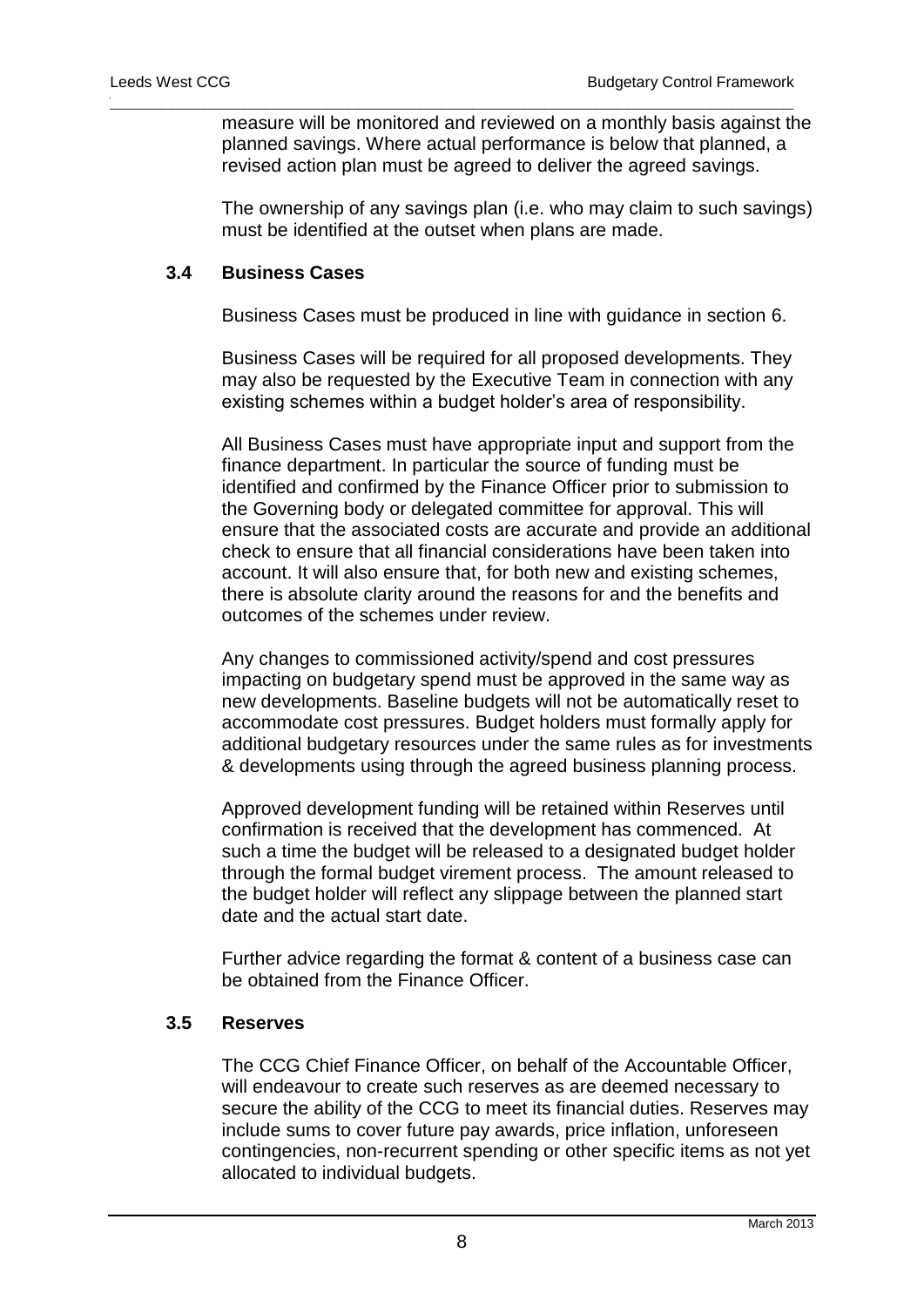The CCG Chief Finance Officer may exercise discretion to partly or wholly allocate reserves directly to departments for subsequent allocation to specific budgets.

**\_\_\_\_\_\_\_\_\_\_\_\_\_\_\_\_\_\_\_\_\_\_\_\_\_\_\_\_\_\_\_\_\_\_\_\_\_\_\_\_\_\_\_\_\_\_\_\_\_\_\_\_\_\_\_\_\_\_\_\_\_\_\_\_\_\_**

Reserves will be reviewed on a monthly basis to determine both their adequacy and necessity.

All changes to revenue resource allocations notified by the Department of Health will be reflected initially in reserves. Budget holders do not have an automatic right to receive an allocation direct into their budgets.

Funds will only be released from reserves when the CCG Chief Finance Officer is satisfied that:

- The appropriate approval process and procedures have been complied with;
- There is a sound financial strategy in place for spending the resource;
- The purpose is in line with the CCGs strategic objectives and demonstrates value for money;
- The proposed use of resource is not or cannot be funded from within existing budgets; and
- The commitment will not jeopardise the CCGs ability to meet its statutory duties and financial targets.

#### **3.6 Carry forwards from previous year**

Automatic carry-forwards of unused budget funds for individual budgets from the prior financial year will not be available.

Where a CCG has received 'ring fenced' income (not allocations), which would otherwise be lost to the organisation, non-recurrent budget carry forwards may be considered subject to written approval by the Chief Finance Officer. Under no circumstances can unused allocations received from the Department of Health or NHS England be carried forward.

#### **3.7 External funding, allocations and pilots**

No applications should be made for any additional external funding towards pilots or service developments without formal financial sign-off. This is to ensure that any projected costs submitted are validated and that the finance department is aware of the application in order to track receipt of the external funding.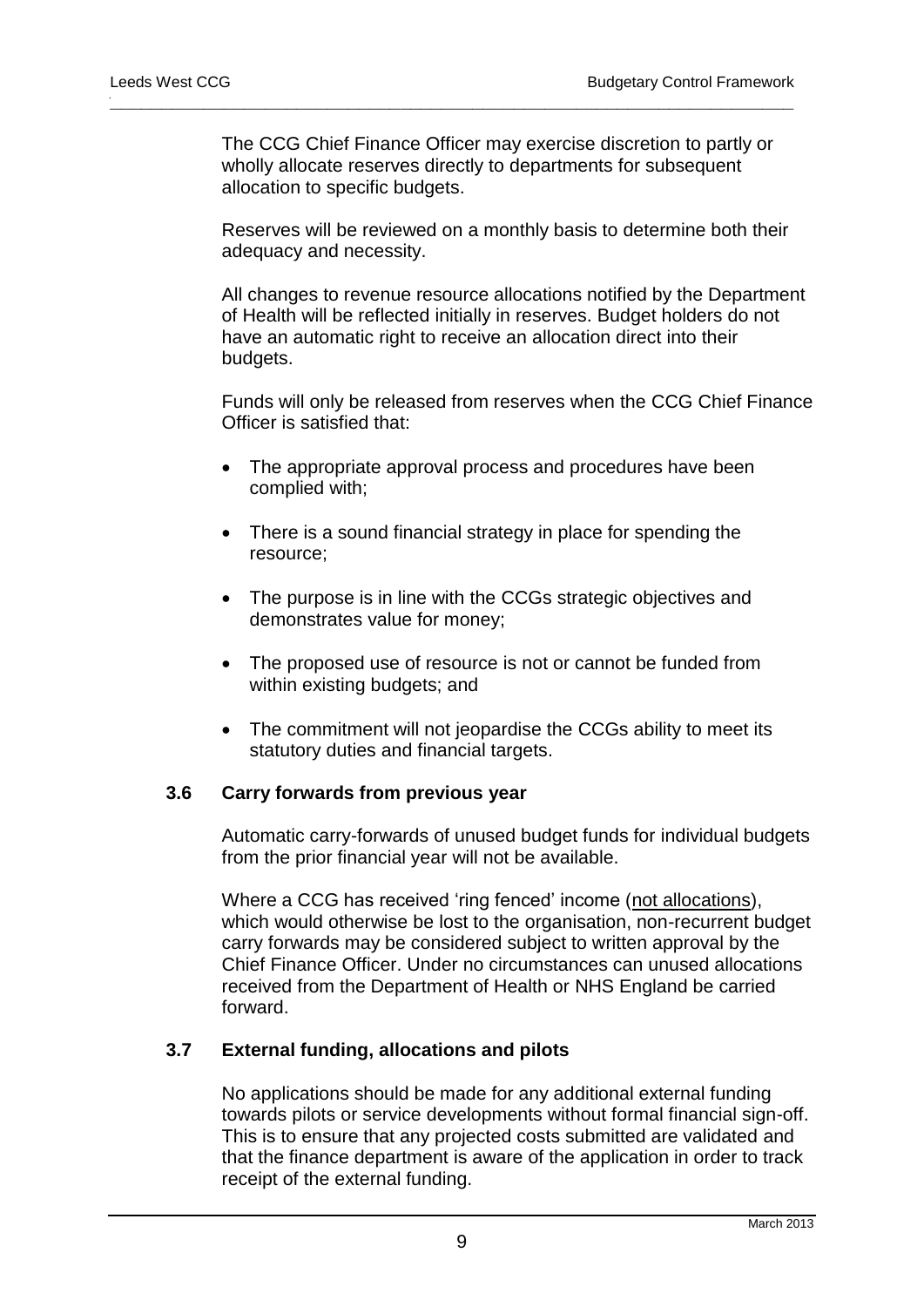No funds should be committed until allocations have been confirmed.

**\_\_\_\_\_\_\_\_\_\_\_\_\_\_\_\_\_\_\_\_\_\_\_\_\_\_\_\_\_\_\_\_\_\_\_\_\_\_\_\_\_\_\_\_\_\_\_\_\_\_\_\_\_\_\_\_\_\_\_\_\_\_\_\_\_\_**

#### **4 BUDGETARY MANAGEMENT**

## **4.1 Reporting Procedures**

Each budget holder will be provided with a monthly budget report within 10 working days of the month end to which the report relates.

In order to provide an accurate financial position, prior to the reports being finalised:-

- Accruals (sums entered to reflect resources consumed but not yet actually paid for) will be entered by the Finance Team on a monthly basis. This includes for Goods / Services Received and not paid for ("GRNI").
- Prepayment adjustments (sums entered to reflect payments made in advance of resources consumed) will also be entered by the Finance Team on a monthly basis.
- No accruals or prepayment adjustments will be entered which are merely 'balances to budget'.
- Error suspense reconciliations will be cleared promptly each month by the Finance Team before the deadline for monthly closedown of the general ledger.

A schedule of dates on which budget holders and managers will receive budget statements in respect of each accounting period will be issued.

Executive Officer level budget holders will receive summarised versions of financial statements identifying performance against each budget area within their remit.

All budget holders will continue to receive detailed budget statements by Cost Centre and will also be provided with additional information in relation to payroll expenditure.

Budget holders will be instrumental in underwriting the accuracy of forecasts provided in conjunction with the Finance Officer as they should have a more in-depth understanding of their budget area and be aware of any commitments (e.g. Purchase orders raised / SLAs agreed and performance to date).

A regular review will take place, involving both the Finance Officer and budget holder to ensure that the budget reports reflect a true record of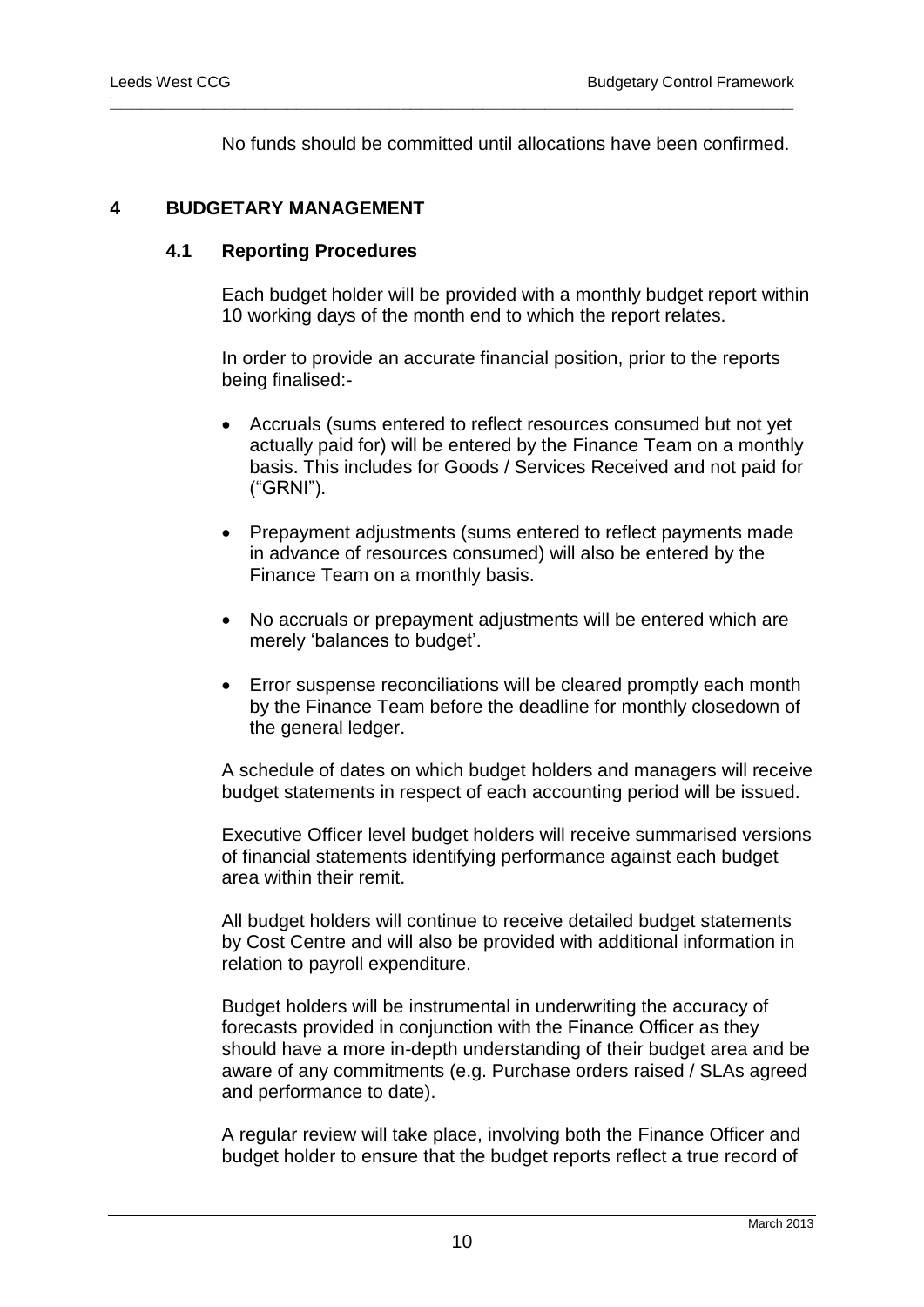the expenditure position to date and to agree the forecast position for the year end.

The CCG Chief Finance Officer will produce a monthly position statement for the Governing body which will:-

**\_\_\_\_\_\_\_\_\_\_\_\_\_\_\_\_\_\_\_\_\_\_\_\_\_\_\_\_\_\_\_\_\_\_\_\_\_\_\_\_\_\_\_\_\_\_\_\_\_\_\_\_\_\_\_\_\_\_\_\_\_\_\_\_\_\_**

- highlight performance against the CCG's key financial targets;
- provide explanations for major variances against budgets and action being taken to rectify the position;
- identify major financial risks that could affect the CCG's financial position and details of any action being taken to mitigate them.

#### **4.2 Investigation of Variances**

A budget holder must manage their overall budget position within the resources available. Variances, where income or expenditure differs from the budget, during the year need to be fully understood by the budget holder in order that the underlying financial position can be determined and appropriate management action taken to bring expenditure back in line with the budget.

All significant variances should be investigated rapidly by the budget holder in liaison with the Finance Officer. When variances become apparent during the monthly reporting cycle, every effort should be made to investigate the cause of the variance within one week.

In respect of significant adverse variances, action to remedy (or cover) the problem should be taken as quickly as possible, but only after seeking appropriate advice. Failure to take prompt action could lead to more drastic measures becoming necessary at a later stage.

As part of the year end closedown process, budget holders will be asked to highlight and explain any significant variance in advance of the audit. The investigation threshold will be linked to the external auditors materiality or testing level.

#### **4.3 Underspends**

Budget holders are encouraged to generate savings and underspends, without reducing quality of service or administrative performance.

Budget holders should note that underspends in any year are not normally carried forward for use in a subsequent year.

If a budget is forecast to be underspent, the savings will be classified into two distinct categories: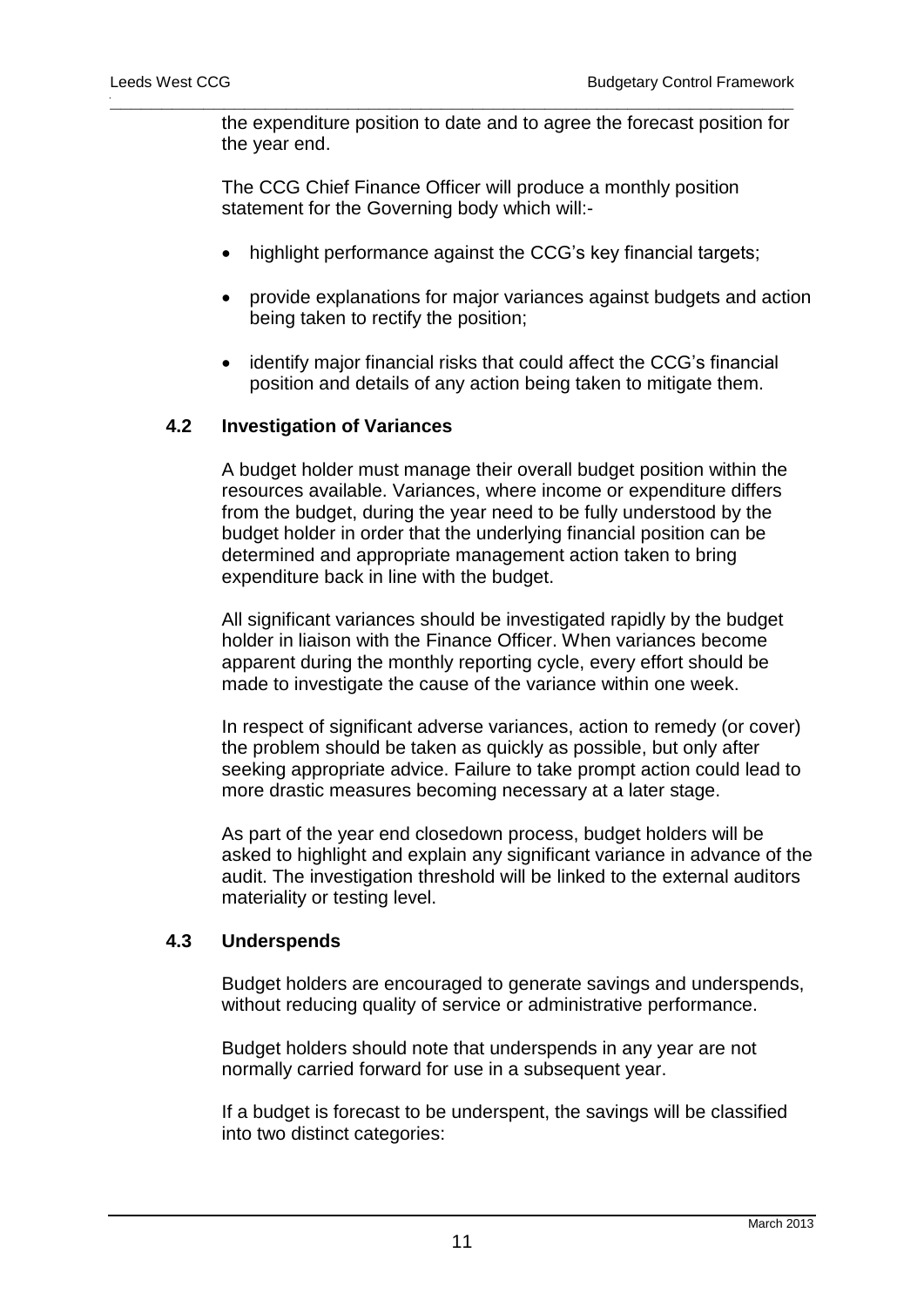1) Fortuitous – these are savings which accrue without the budget holder taking any specific action, eg staff turnover.

**\_\_\_\_\_\_\_\_\_\_\_\_\_\_\_\_\_\_\_\_\_\_\_\_\_\_\_\_\_\_\_\_\_\_\_\_\_\_\_\_\_\_\_\_\_\_\_\_\_\_\_\_\_\_\_\_\_\_\_\_\_\_\_\_\_\_**

2) Planned – these are savings which are the direct result of specific action taken by the budget holder.

Fortuitous savings will normally be vired to Central Reserves for the CCG to use, for example, to alleviate financial pressures elsewhere within the CCG or to fund new investments/developments.

For planned savings, discussion with the CCG Chief Finance Officer will determine whether some/all of the savings should be retained by the budget holder in the current year. Wherever possible budget holders should be allowed to retain planned underspends for alternative use provided that sound proposals can be put forward which will not jeopardize the CCG's overall financial position. Confirmation will be required that any commitment is of a non-recurrent nature and that the budget holder has clearly identified how and when savings will be released.

Notwithstanding these arrangements, the CCG Chief Finance Officer has the right to request the use of any planned savings to alleviate financial pressures elsewhere within the CCG or to fund new developments.

#### **4.4 Overspends**

A budget holder does not have the authority to overspend their budget(s).

The Governing body must safeguard its overall spending position with regard to the CCG's statutory financial duties and will expect appropriate prompt action to be taken in order to minimize the serious consequences of potential overspending.

Where budget holders become aware that possible significant overspends could arise, immediate action must be taken to rectify the situation. The budget holder must inform the CCG Chief Finance Officer or a senior member of the Finance Team as quickly as possible. Delay that leads to a loss in opportunity to regulate overspending will be viewed as a serious breach of conduct.

Expenditure for which no budgetary provision has been made and which cannot be covered by delegated powers of transfer must not be incurred without the express permission of the Governing body. The Governing body have delegated this power to the Accountable Officer or CCG Chief Finance Officer. When this power is exercised, it must be reported to the Governing body at the earliest opportunity.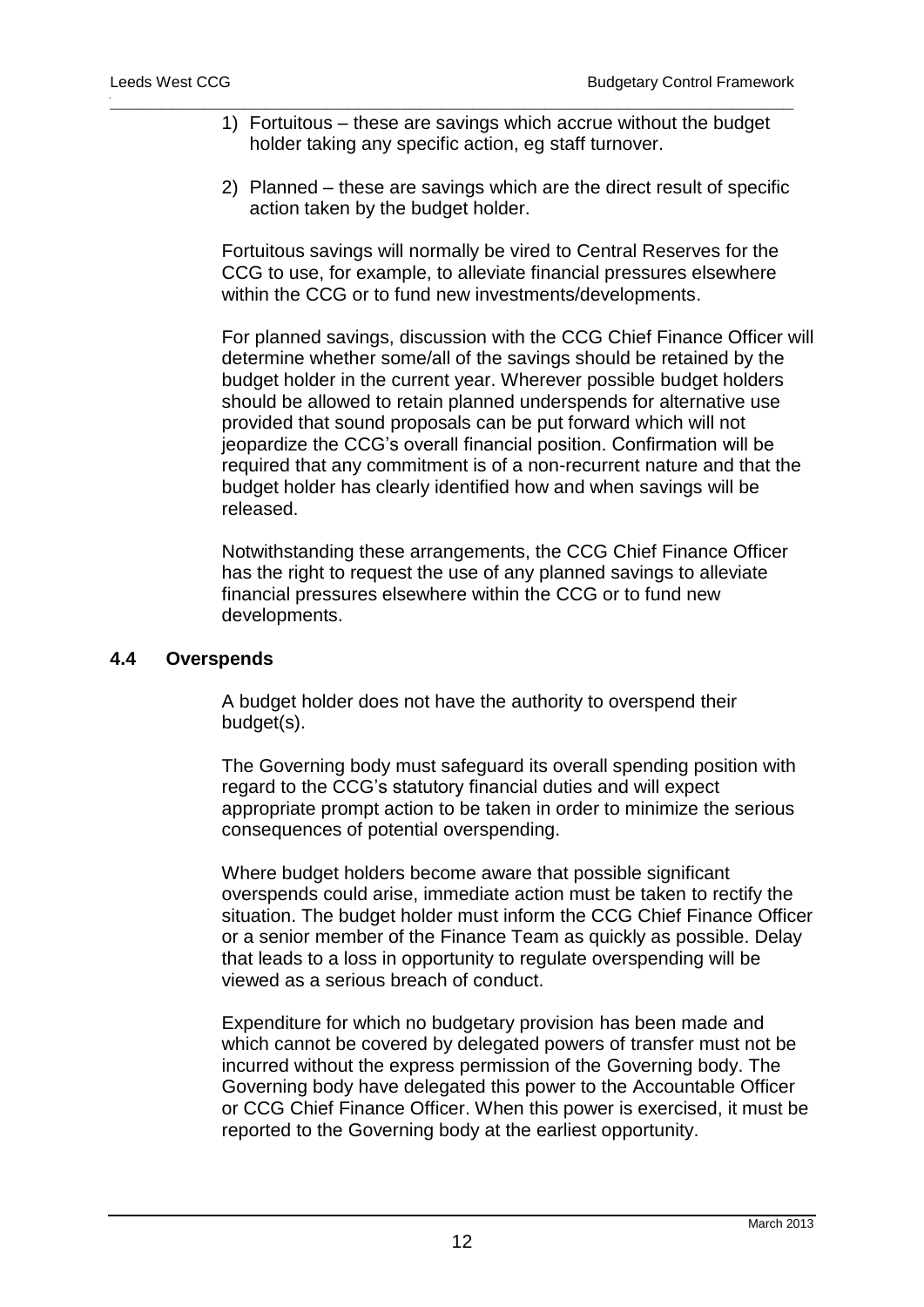Where power to transfer between budgets or budget headings has not been delegated, setting an underspend against a corresponding overspend is not permitted.

**\_\_\_\_\_\_\_\_\_\_\_\_\_\_\_\_\_\_\_\_\_\_\_\_\_\_\_\_\_\_\_\_\_\_\_\_\_\_\_\_\_\_\_\_\_\_\_\_\_\_\_\_\_\_\_\_\_\_\_\_\_\_\_\_\_\_**

Overspends will not normally be carried forward from one year to another. Executive Officers and budget holders are expected to provide a financial strategy to ensure that a balanced budget is achieved.

#### **4.5 Virement between budgets**

As a general principle, budget holders must not incur expenditure which is normally chargeable to the budgets of other budget holders without prior written authority.

Virement (transfer) of funds between budgets/reserves may be necessary during the year for a number of reasons. One of these would relate to the peaks and troughs of service demand that may of necessity require some flexing of budgets.

Budget holders may wish to vire funds from within their own budgets (budget lines) or with budgets held by others. In all cases, a virement form must be completed (in conjunction with the Finance Officer) and signed by both the budget manager and the designated Finance Officer.

In those cases where transfers between budget holders are requested, the signature of both budget holders will be required before any budget is amended. The recipient should not assume that the virement will occur and must not take any action which commits expenditure until all signatures have been obtained.

A record of all budget changes from initial base budgets will be maintained by the Finance Team.

Virements **cannot** be actioned for:

- Non-recurrent funds to meet recurrent commitments;
- Transfers between capital and revenue (either way) without written approval of the CCG Chief Finance Officer;
- Transfers below £1,000; or
- Where it would increase running costs, unless approved by the CCG Chief Finance Officer.

## **4.6 Virement limits**

The Accountable Officer and CCG Chief Finance Officer have unlimited powers of virement.

Executive Officers and budget holders are required to consult with their Finance Officer when considering the financial viability of virement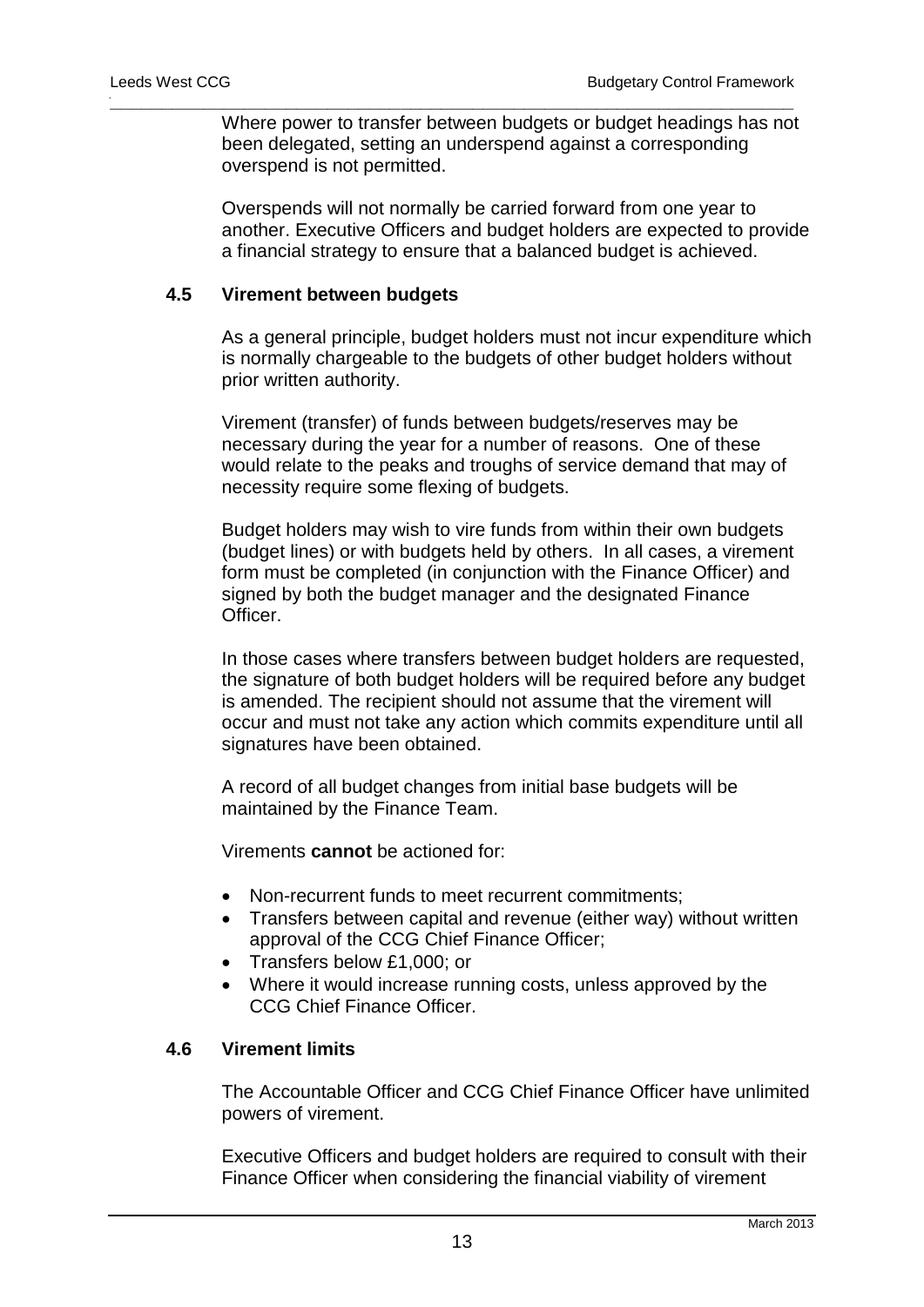proposals. The CCG Chief Finance Officer will be informed of all authorised virements.

**\_\_\_\_\_\_\_\_\_\_\_\_\_\_\_\_\_\_\_\_\_\_\_\_\_\_\_\_\_\_\_\_\_\_\_\_\_\_\_\_\_\_\_\_\_\_\_\_\_\_\_\_\_\_\_\_\_\_\_\_\_\_\_\_\_\_**

## **4.7 Establishment Control**

Prior to placing a job advertisement the proper establishment control procedure must be followed. In completing the establishment control documentation the originating manager must:-

- Identify how the full cost of the post will be funded. This will include, where applicable, costs relating to salary, travel, training, furniture, equipment, computer, mobile phone, etc.
- **Explain why the post should be filled, the impact on service** delivery of not filling the vacancy and the financial impact of filling/not filling the vacancy.

Establishment control forms completed in respect of all posts must be counter-signed by the Finance Officer as additional confirmation of availability of funding for the post.

Copies of all changes to establishments will be sent to the Finance Team to ensure that they are matched with budgets.

The above will facilitate the better management of budgets by ensuring that financial information is kept up to-date and will ensure that posts are only placed against funded positions.

## **4.8 Agency Staff Budgets**

The establishment control process must be followed for all agency staff requirements.

Where agency staff are used, the appropriate establishment budget will be charged the actual agency/bank staff time (whole time equivalent) as well as cost.

The cost of agency staff is normally more expensive than NHS staff and therefore a budget manager must ensure that sufficient funds are available within the overall budget to accommodate this additional cost.

## **4.9 Better Payment Practice Code**

Each CCG is required to pay at least 95% (by volume and value) of NHS and non-NHS creditors within 30 days unless other payment terms have been agreed. It is important, therefore, that those who are required to authorise invoices / or provide proof of delivery of goods or services against purchase orders should do so immediately or as soon as practicable upon receipt.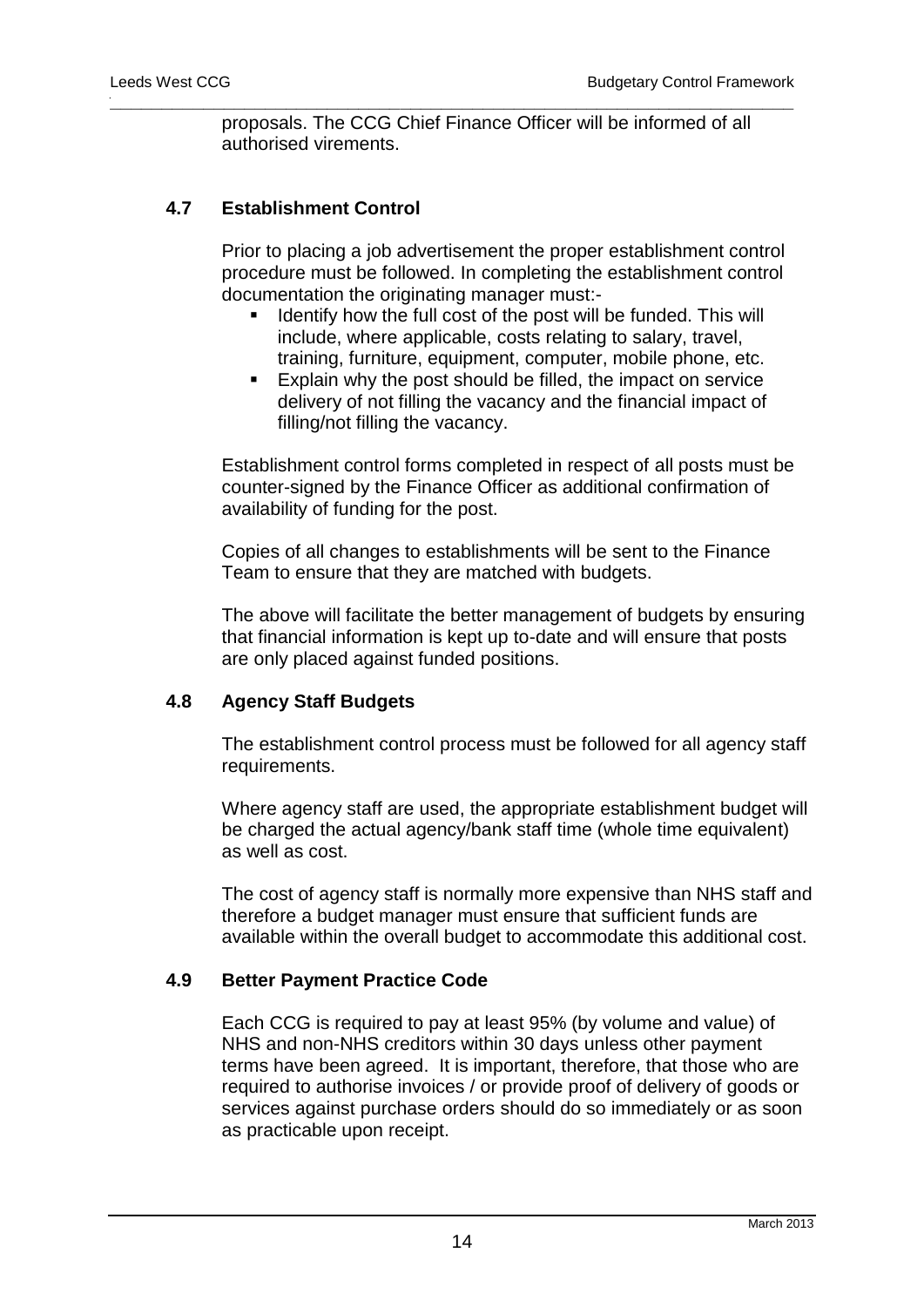The Finance Team will actively manage performance against this target and will contact all budget holders to ensure that appropriate actions are taken in a timely manner.

**\_\_\_\_\_\_\_\_\_\_\_\_\_\_\_\_\_\_\_\_\_\_\_\_\_\_\_\_\_\_\_\_\_\_\_\_\_\_\_\_\_\_\_\_\_\_\_\_\_\_\_\_\_\_\_\_\_\_\_\_\_\_\_\_\_\_**

## **4.10 Cash Management**

CCGs are required to keep minimal month end cash balance. It is not allowed to carry surplus cash above this limit nor is it allowed to run with an overdraft.

To support the achievement of this very tight control, budget holders are required to confirm the payment profile for significant expenditure budgets with their Finance Officer. The Finance Team will maintain a rigorous cash forecasting regime to oversee compliance and will be required to manage any variation from the forecast on a monthly basis.

## **4.11 Training**

Budget holders will receive appropriate training in budget management from Finance staff. It is essential that any training requirements are raised with your Finance Officer at the regular review meetings to ensure that there are no gaps in control.

## **5 CAPITAL**

Capital expenditure is expenditure on a tangible productive asset, costing £5,000 or more, with an expected life in excess of one year. The figure of £5,000 includes VAT where this is non-recoverable.

A group of assets which individually may cost less than £5,000, but collectively cost more than £5,000 may be capitalised where the items fulfil all of the following criteria:-

- $\bullet$  Individually the items cost more than £250;
- They are functionally interdependent;
- They are acquired at about the same date and are planned for disposal at about the same date; and
- They are under single managerial control.

A business case must be prepared for all capital schemes. Each proposal must have appropriate input and support from the Finance Officer prior to submission to the Governing body or delegated sub committee/individual for approval. This will ensure that the associated costs, including revenue, are accurate and provide an additional check to ensure that all financial considerations have been taken into account.

Ultimate approval of all capital schemes rests with the NHS England.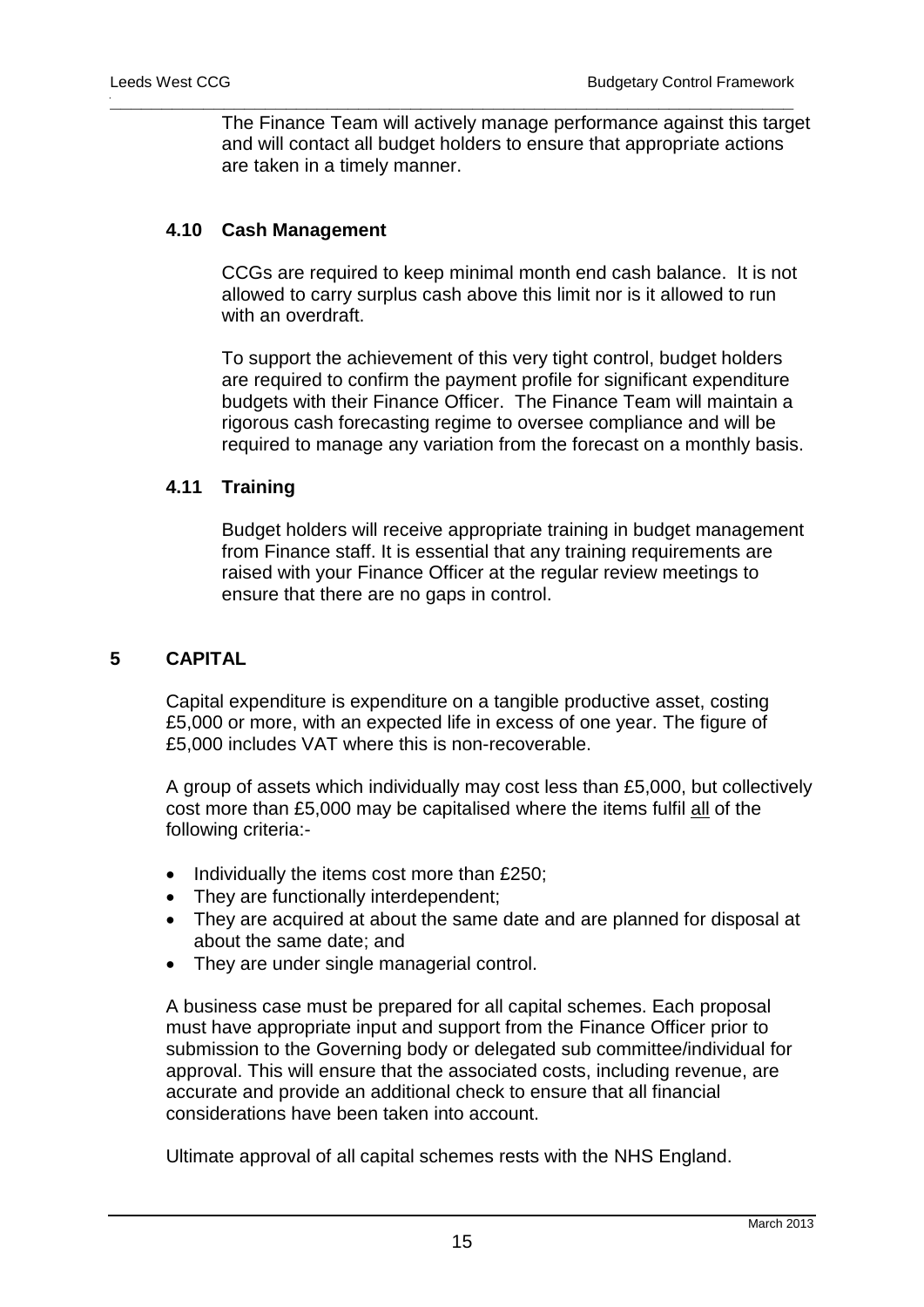Where schemes are proposed, no assumptions may otherwise be made regarding the splitting of capital costs between revenue and capital budgets. However, notwithstanding the above, any capital scheme must clearly include and have approval for any revenue commitments arising from the scheme.

**\_\_\_\_\_\_\_\_\_\_\_\_\_\_\_\_\_\_\_\_\_\_\_\_\_\_\_\_\_\_\_\_\_\_\_\_\_\_\_\_\_\_\_\_\_\_\_\_\_\_\_\_\_\_\_\_\_\_\_\_\_\_\_\_\_\_**

No virement will be permissible between revenue funding and capital funding without the written agreement of the CCG Chief Finance Officer.

Once approved each capital scheme will have a designated budget holder who will be responsible for ensuring that expenditure does not exceed approved values.

The general rules stipulated within this budgetary control framework will also apply to capital expenditure.

## **6 BUSINESS CASES**

This guidance should be read in conjunction with section 3.4.

Business cases for capital or revenue funding should include the following:-

- Scheme title: the unique name which clearly identifies this proposal.
- Background: statement of current position and why the investment is required.
- Detailed description & explanation of proposals
- Intended Benefits: analysis of benefits highlighting:-
	- **EXECOMPLE COMPLIANCE With Estates / Facilities Strategy**
	- **Contribution to Corporate Objectives**
	- Compliance with CCG priorities
	- **EXECONTRIBUTION COMMISSIONING & Service Development** plans
	- **Compliance with any statutory requirements on the CCG**
	- Contribution towards CCG's Strategic Plan delivery
	- **Contribution towards statutory compliance**
	- Contribution to QIPP and/or Corporate Savings targets
	- $\blacksquare$  Income generation / cost sharing opportunities
- Options appraisal: outline & score each option :-
	- **Financial analysis**
	- Non-financial benefits clear identification and justification of benefits and weighted scoring matrices for all potential options
	- Value for Money analysis leading to the selection of optimal option, using key commissioning and service objectives of the CCG for the identification of non-financial benefits aspects to consider and score.
- Preferred option: provide a detailed breakdown of:
	- o revenue and capital expenditure implications;